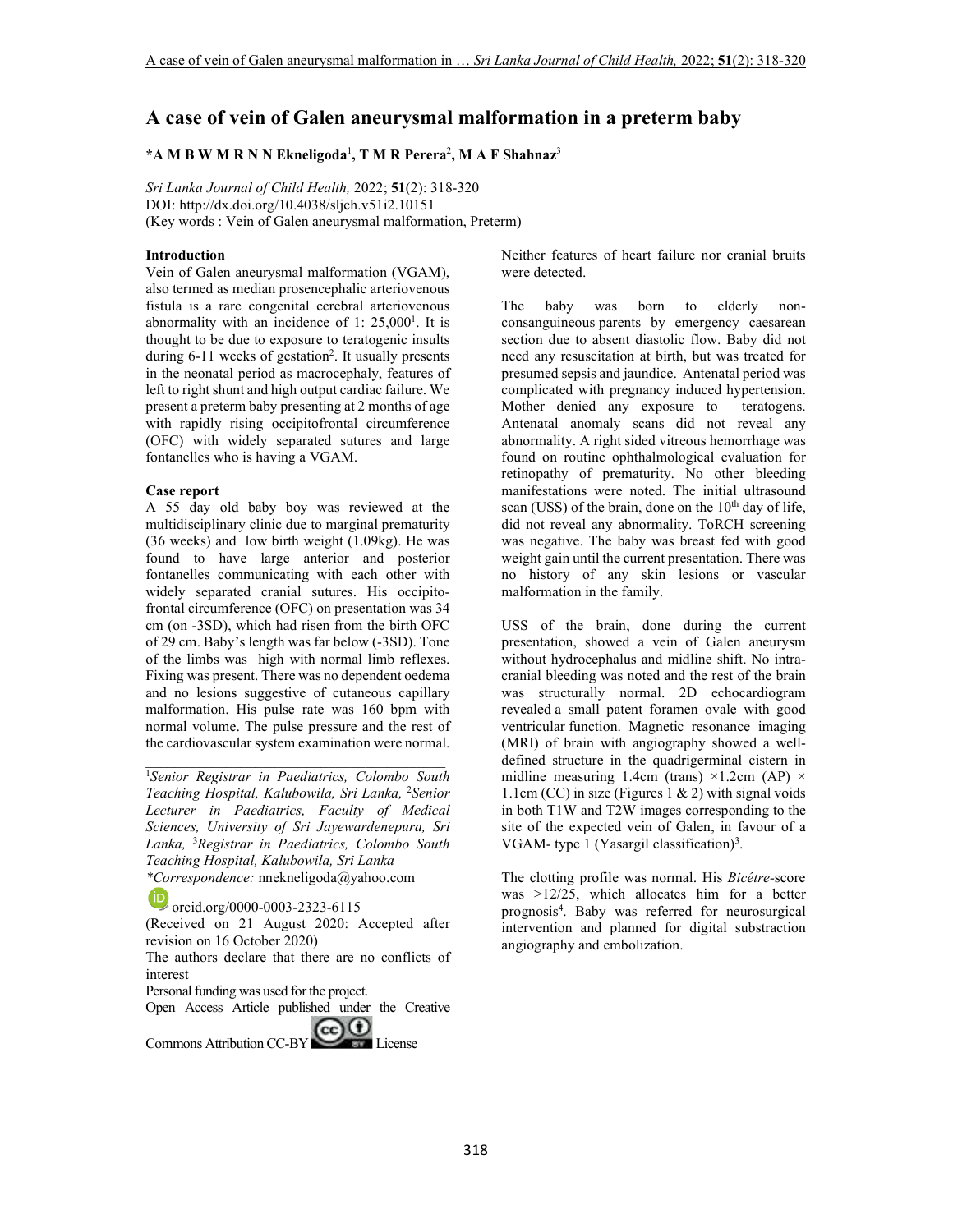

Figure 1: MR venogram of the baby (Arrow indicates VGAM)



Figure 2: MR arteriogram of the baby (Arrow indicates VGAM)

### **Discussion**

The great vein of Galen (VG) is formed by the union of the two internal cerebral veins at the caudal part of the tela choroidea of the third ventricle and basal veins of Rosenthal. It passes caudally and dorsally to merge with the inferior sagittal sinus to form the straight sinus<sup>5</sup>. Persistence of embryonic vein of Markowski results in aneurysmal dilatation of the VG with arteriovenous shunting. VGAM, first described by Steinhel in 1895, has a quite unclear aetiology<sup>1</sup>. It is the most common antenatally diagnosed vascular malformation and has a male predilection<sup>6</sup>.

VGAM mainly presents during the first 28 days of life but can present later as in our patient<sup>7</sup>. A retrospective study by McSweeney *et al* showed that the age of presentation in the non-neonatal period ranged from 11 weeks to 18 months, 3 months being the median age of presentation<sup>7</sup>. VGAM results in high output cardiac failure in about 95% and hydrocephalus, subarachnoid or intraventricular hemorrhage and seizures in 5% of cases, which our patient need to be followed up for<sup>7</sup>. The clinical manifestations are diverse and vary according to the age and the angioarchitecture of the malformation. During the neonatal period, the choroidal type of VGAM, which is the commonest, manifests with volume overload features as high output cardiac failure, pulmonary hypertension, respiratory distress, pulmonary oedema or even multiorgan failure<sup>8</sup>. Infants with mural type of VGAM usually present with hydrocephalus, macrocrania, developmental delay and rarely with epilepsy<sup>8</sup>. Cardiac failure presenting beyond the neonatal period is usually mild to moderate and can be managed medically<sup>8</sup>. Condition can be associated with capillary malformation-arteriovenous malformation syndrome and hereditary haemorrhagic telangiectasia in a subgroup due to *RASA1* and *ENG, ACVRL1* gene mutations respectively<sup>9,10</sup>.

Diagnosis can be made antenatally or mostly after birth by USS or MRI of the brain. Since VGAM demonstrates intralesional flow, it can be confidently differentiated from other mimicking intracranial lesions such as arachnoid cysts, porencephalic cysts, cavum septum pellucidum, and quadrigeminal cistern by imaging<sup>3</sup>. Dilated feeding and draining vessels appear as flow-voids on MRI-T2 images<sup>3</sup>. The Yasargil classification and Lasjaunias classification are the two common currently used systems for classifying VGAM<sup>3</sup>. The Yasargil classification consists of type I to IV, whereas the Lasjaunias classification includes choroidal and mural types<sup>3</sup>. Type-I in Yasargil classification, which was found in our patient implies a small cisternal fistula between the VG and either the pericallosal arteries or posterior cerebral artery<sup>3</sup>.

Treatment options are embolization and surgical correction of the lesion. Timing and modality of treatment depends on the signs and symptoms. The *Bicêtre-*score, which takes into consideration the cardiac, neurological, respiratory, hepatic and renal state of the patient, is helpful to evaluate the therapeutic management<sup>4</sup>. In neonates with a stable cardiovascular and neurologic status (*Bicêtre*score>12), it is recommended to postpone intervention until 5-6 months of age. In a minority, especially lesions with a low flow state resolve spontaneously with thrombosis $10$ . The safest and